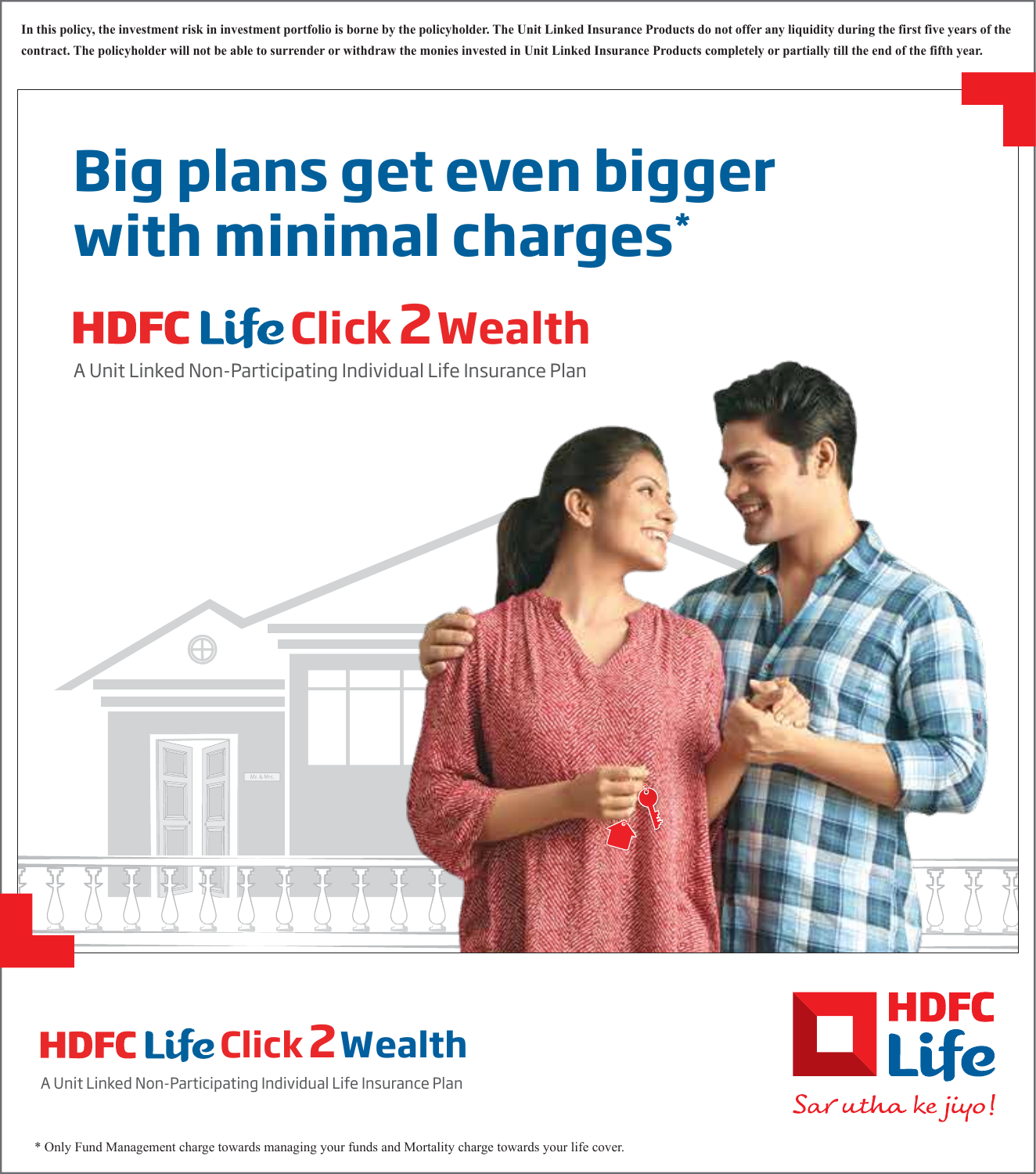Planning for future is one of the most important aspects of your life. May it be planning for your child's future, financially securing your post-retirement years or simply accumulating corpus for a rainy day. You seek an opportunity that ensures your money works for you and at the same time helps you safeguard the wealth created so that your desired goals are met, in case you are not around. A Life Insurance plan offers financial protection against such unforeseen events.

We understand this and therefore are glad to offer "HDFC Life Click 2 Wealth" a Unit Linked Life Insurance Plan that offers market linked returns and provides life protection for you and your family.

### **KEY FEATURES OF HDFC LIFE CLICK 2 WEALTH**

- **Charges** Only Fund Management charge towards managing your funds and Mortality charge towards your life cover
- Special Addition: Get 1% of Annualised premium as special additions to your Fund Value for first 5 years<sup>1</sup>
- Return of Mortality Charges (ROMC) on Maturity. In case of Premium Waiver option, Mortality charges pertaining to only the Life Assured would be refunded. ROMC will not be available for the policies where the Waiver of premium benefit is triggered due to the death of the Proposer.
- Three plan options to maximize the benefits
	- **Invest Plus Option for Insurance cum Investment**
	- **•** Premium Waiver Option to protect milestones for dependents
	- Golden Years Benefit Option for retirement planning with whole life cover
- Premium waiver benefit that protects the future of your loved one in your absence
- Choice of 11 fund options with unlimited free switching
- Systematic Transfer plan strategy for advantage of Rupee Cost Averaging
- Premium payment options of Single Pay, Limited pay and Regular Pay

# **HOW WILL THIS PLAN WORK?**

#### A. Check your Eligibility and Choose your Premium amount, Premium Paying Term and Policy Term

| <b>Parameters</b>           | <b>Invest Plus</b>                                                                                                                    | <b>Golden Years Benefit Option</b>                    |                                                   |  |
|-----------------------------|---------------------------------------------------------------------------------------------------------------------------------------|-------------------------------------------------------|---------------------------------------------------|--|
| <b>Age at Entry</b>         | Life Assured: 0 years (30 days)<br>Life Assured:<br>to 60 years<br>0 years (30 days)<br>Proposer: 18 years to 65 years<br>to 60 years |                                                       | Life Assured:<br>0 years (30 days)<br>to 60 years |  |
| <b>Age at Maturity</b>      | 18 years to 75 years                                                                                                                  | 99 years                                              |                                                   |  |
| <b>Minimum Premiums</b>     | Single: ₹24,000<br>Annual: ₹12,000<br>Half-yearly: ₹6,000<br>Quarterly: ₹3,000<br>Monthly: ₹1,000                                     |                                                       |                                                   |  |
| <b>Maximum Premiums</b>     | No Limit, subject to Board Approved Underwriting Policy (BAUP)                                                                        |                                                       |                                                   |  |
| <b>Policy Term</b>          | 10 to 40 years<br>99 minus Age at Entry                                                                                               |                                                       |                                                   |  |
| <b>Premium Payment Term</b> | Single Pay,<br>Limited: 5, 7 and 10 years<br>Regular: 10 to 40 years                                                                  | Limited: 5, 7 and 10 years<br>Regular: 10 to 40 years | Limited Pay: 10 to 70 minus<br>Age at Entry       |  |

If the policyholder opts for the monthly premium frequency, we may collect three months' premiums in advance on the date of commencement of policy, as a prerequisite to allow monthly mode of premium payment.

1. For Single premium, the special addition is 1% of the Single premium at inception only.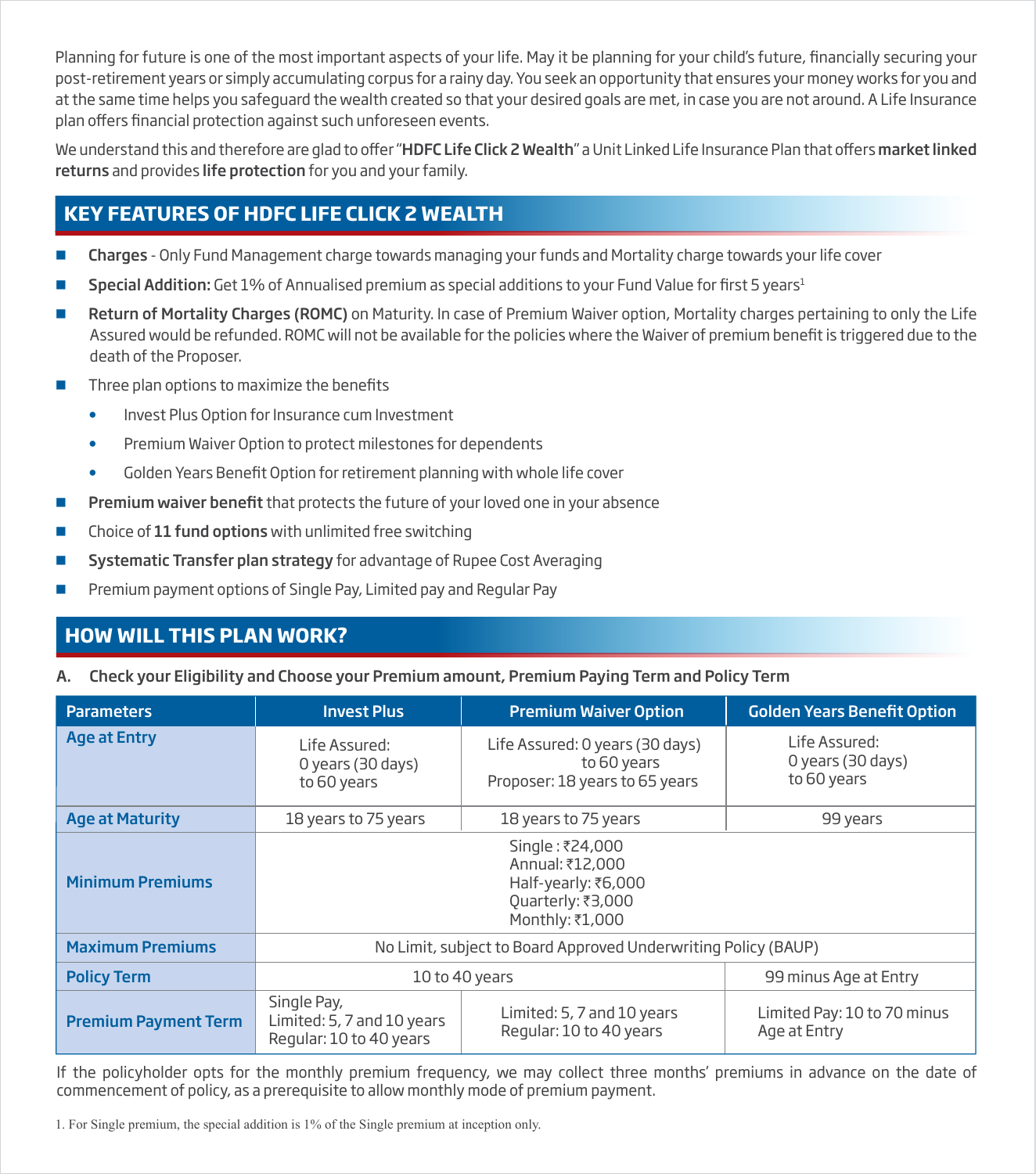#### B. Choose your Sum Assured

| <b>Parameters</b>  |                                  | <b>Boundary Conditions</b> |                                                         |  |  |
|--------------------|----------------------------------|----------------------------|---------------------------------------------------------|--|--|
|                    |                                  | <b>Minimum</b>             | <b>Maximum</b>                                          |  |  |
|                    | Single Pay <sup>2</sup>          | 1.25 x Single Premium      | Maximum Sum Assured shall                               |  |  |
| <b>Sum Assured</b> | <b>Regular &amp; Limited Pay</b> | 10 x Annualized Premium    | be as per Board Approved<br>Underwriting Policy (BAUP). |  |  |
|                    | Top-up                           | 1.25 x Top-up Premium      |                                                         |  |  |

All ages are of last birthday.

Risk cover shall start from date of commencement of the policy for all lives including minors. In case of a minor life, the policy will vest on the Life Assured on attainment of age 18 years. Under Waiver of Premium option, on death of the Proposer, the policy will vest on the Life Assured.

Maximum entry age and Sum Assured combination shall be such that the maturity benefit calculated at 4% interest rate is at least 90% of the Total Premiums paid.

2. Not Applicable for Premium Waiver option and Golden Years Benefit option

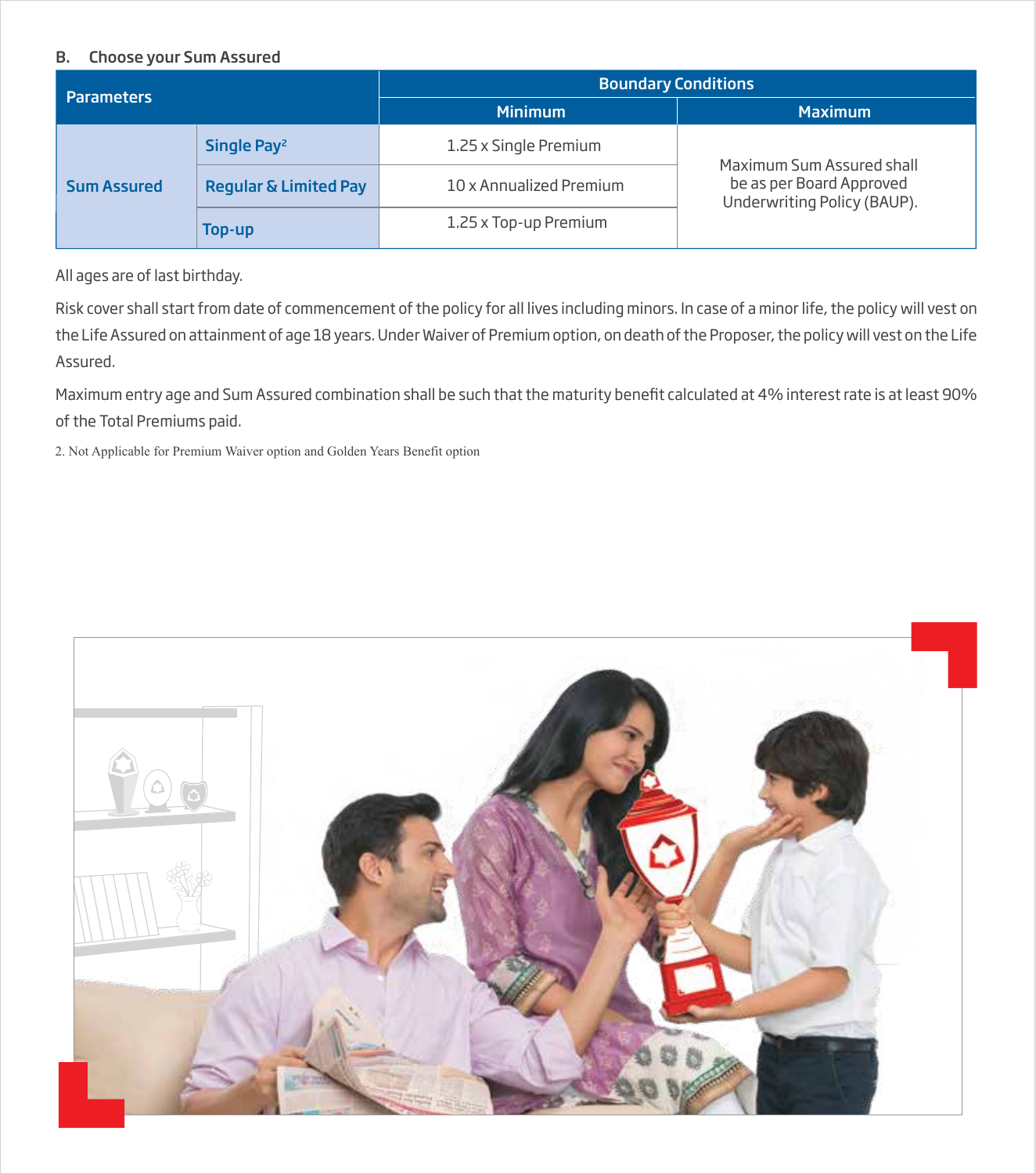#### C. Choose your Plan Option

This plan offers 3 Plan options that you can choose from depending on your Protection and Investment needs:

- 1) Invest Plus Option: An option that provides life cover and takes care of your Investment needs by providing accumulated Fund Value at Maturity.
- 2) Premium Waiver Option: An option that takes care of all your financial responsibilities in your absence. In case of your (Proposer's) unfortunate death, all future premiums shall be waived to make sure that your fund does not stop growing. Thus, we make sure that we continue to build the corpus on your behalf for the dreams you have for your loved ones. The Policy continues with risk cover for Life Assured and the accumulated Fund Value is paid on Maturity. On death of the Policyholder, the Life Assured will become the Policyholder. In case the Life assured is a minor, then on attaining age 18 years, the Life assured automatically becomes the Policyholder and the erstwhile Policyholder/ Proposer continues to be the premium Payor under the Policy.
- 3) Golden Years Benefit Option: The right blend of Retirement planning for you is to not only build a corpus for your golden years, but also make sure you leave a legacy behind for your loved ones. This plan option offers you the solution to build your fund value while also having life cover for whole of life (till 99 years of age). You can opt for systematic withdrawal facility to generate recurring post retirement income from your accumulated fund.

Option once chosen cannot be altered throughout the policy term. Charges will vary as per the Plan option chosen.

#### Choose how you want to manage your Investment Portfolio

You have a choice of 11 different funds that helps you manage your money as per your risk appetite. You can also opt for Systematic Transfer Plan (STP) which gives you the benefits of rupee cost averaging.

For more details please refer to the Investment Strategy section.

#### Sample Illustration

| <b>Plan Option</b>                                                       | <b>Invest Plus</b> | <b>Premium Waiver</b>           | <b>Golden Years</b> |  |
|--------------------------------------------------------------------------|--------------------|---------------------------------|---------------------|--|
| Age at Entry in years                                                    | 35                 | 35 (Life Assured) 40 (Proposer) | 35                  |  |
| <b>Annual Premium (INR)</b>                                              | 50,000             | 50,000                          | 50,000              |  |
| Sum Assured (INR)                                                        | 5,00,000           | 5,00,000                        | 8,75,000            |  |
| Policy Term (years)                                                      | 20                 | 20                              | 64                  |  |
| Premium Payment Term (years)                                             | 20                 | 20                              | 35                  |  |
| Maturity value at an Assumed<br>Investment return - 8% p.a. <sup>#</sup> | 21,90,010          | 21,23,700                       | 5,18,47,753         |  |
| Maturity value at an Assumed<br>Investment return - 4% p.a. <sup>#</sup> | 13,88,581          | 13,43,799                       | 73,84,712           |  |

# These assumed rates of returns are not guaranteed and they are not the upper or lower limits of what you might get back, as the value of the policy is dependent on a number of factors including future investment performance

A. This snapshot of illustration is only for HDFC Life Click 2 Wealth for a healthy male life with 100% of premium invested in the Liquid Plus - Segregated Fund.

B. The values shown are for illustrative purpose only. C. Some benefits are guaranteed and some benefits are variable with returns based on the future performance of your insurer carrying on life insurance business. If your policy offers guaranteed benefits then these will be clearly marked "Guaranteed" in the illustration table. If your policy offers variable benefits then the illustrations page will show two different rates of assumed future investment returns. These assumed rates of returns are not guaranteed and they are not the upper or lower limits of what you might get back, as the value of the policy is dependent on a number of factors including future investment performance. Request you to refer the Benefit Illustration separately to understand the benefits applicable.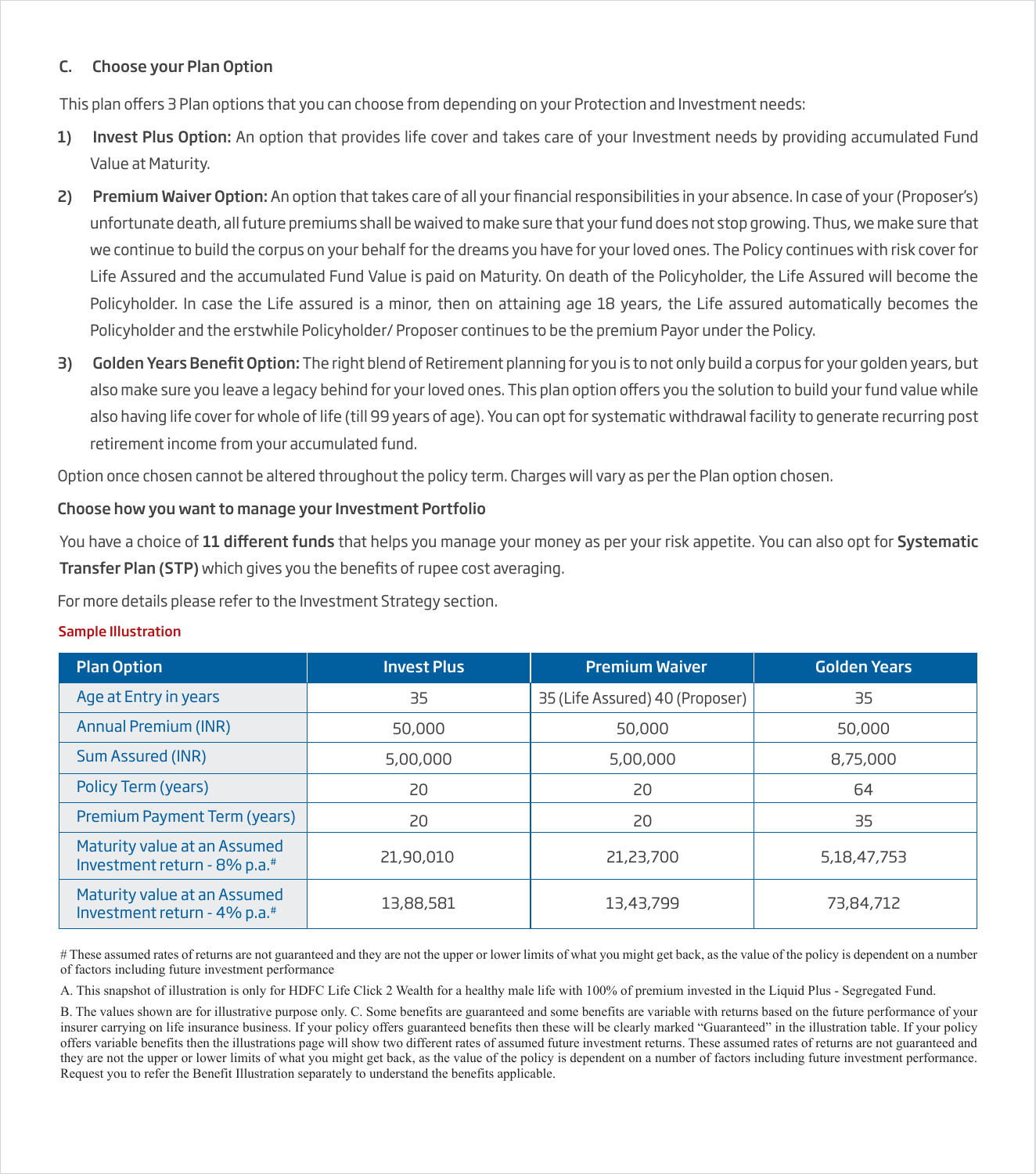# **UNDERSTANDING YOUR BENEFITS**

#### A. Maturity Benefit: Benefits payable at the end of your policy term

At maturity you will receive your Fund Value. Fund Value will be calculated by multiplying balance units in your fund by the then prevailing unit price. Your policy matures at the end of policy term you have chosen. All your risk cover ceases at the end of policy term.

You can also take your fund value at maturity in periodical instalments under settlement option. Please refer Terms and Conditions section for more details.

#### B. Death Benefit: Benefits payable in case of unfortunate death

On a valid death claim for an in-force policy where all due premiums have been paid, the death benefit shall be:

- On Death of Life Assured Highest of:
- Total Sum Assured less an amount of Partial withdrawals# made, if any, where Total Sum Assured is Basic Sum Assured plus any additional Sum Assured in respect of Top-ups.
- Fund Value
- 105% of Total Premiums paid

# The partial withdrawals to be deducted from the Total Sum Assured shall be:

All partial withdrawals (except from the top-up fund value) made during the two year period immediately preceding the date of death.

Upon payment of the death benefit, the Policy shall terminate and no further benefits are payable

On Death of Proposer - Applicable for Premium Waiver Option ONLY (where Proposer is different from Life Assured)

On a valid death claim of the Proposer for a premium paying policy, All future premiums are waived. On each future premium due date(s), an amount equal to the modal premium, shall be credited to your Fund Value.

The Policy shall continue until maturity with risk benefits continued on the life of the Life Assured. Upon maturity, the maturity benefit shall become payable.

#### C. Fund Boosters

#### 1. Return of Mortality Charges (ROMC)

At maturity date, the total amount of mortality charges<sup>3</sup> deducted in respect of the insurance cover of Life Assured throughout the policy (including mortality charge deducted on top-up Sum Assured as applicable) will be added to the fund value.

For Golden Years Benefit Option, which has a whole of life policy term, the total cumulative amount of mortality charges deducted will be added to the fund value at the end of policy year coinciding or immediately following 70<sup>th</sup> birthday of Life Assured.

This benefit will not be applicable in case of a surrendered, discontinued or Paid-up policy and will be added provided all due premiums have been paid.

ROMC will not be available for the policies where the Waiver of premium benefit is triggered due to death of the Proposer.

#### 2. Special Addition

For Regular and Limited Pay Policies, 1% of your Annualised premium shall be added to the Fund Value at the time of allocation of premium for first 5 policy years.

For Single Pay Policies, 1% of your Single premium shall be added at the time of allocation of single premium.

Special Addition will be available under all the 3 Plan options, viz. Invest Plus, Premium Waiver Option and Golden Years Benet Option.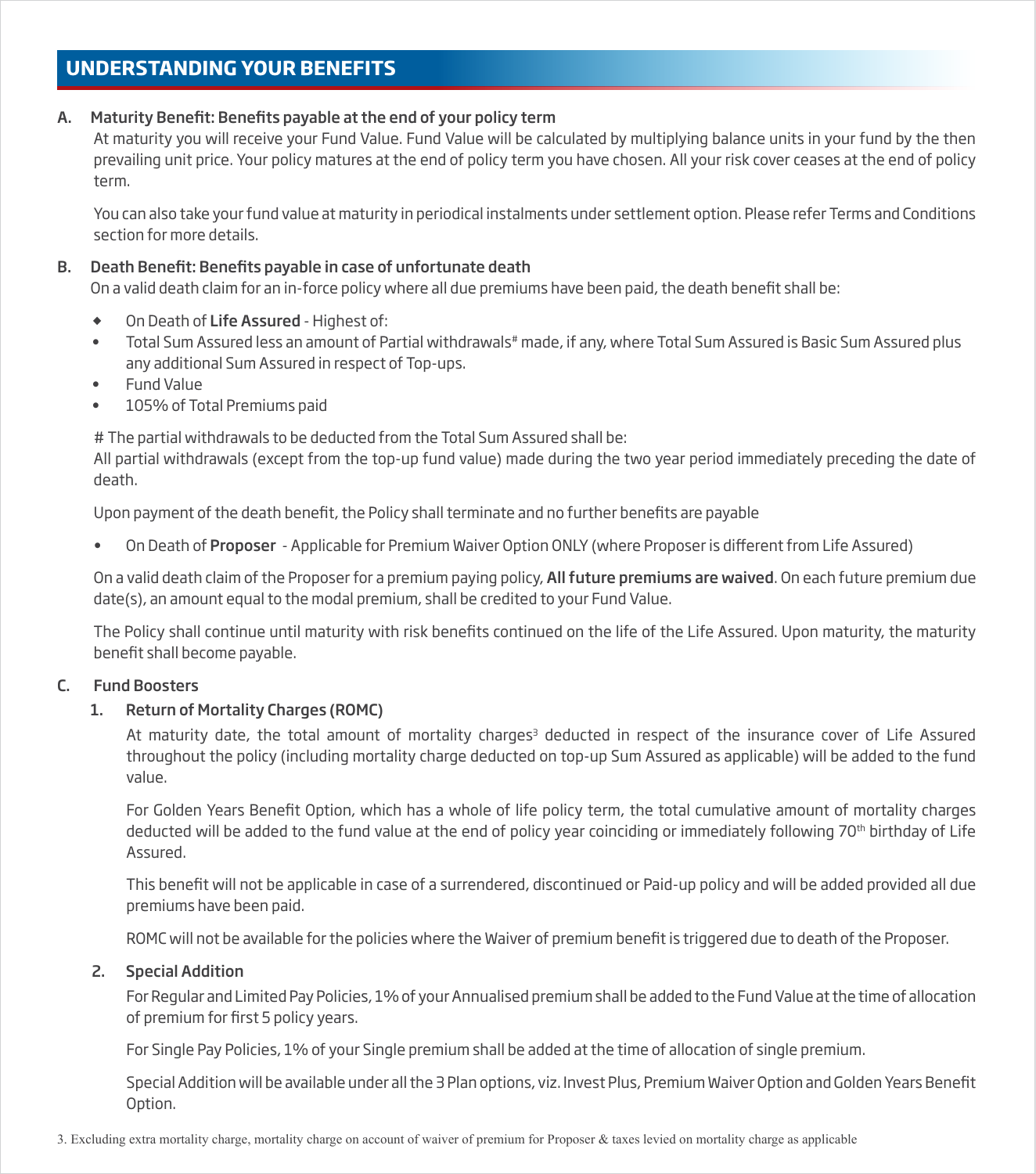#### D. Top-Up Premiums

The Policyholder has the option of paying Top-up premiums, subject to the following conditions:

- Top-up premiums are not permitted during the last 5 years of the contract.
- Total Top-up Premiums cannot exceed sum total of the regular/limited premiums paid till that point of time or initial single premium paid, as applicable.
- Top-Up Premium will carry a Sum Assured of 125% of the amount of Top-Up Premium

#### E. Online Channel

The plan is available for sale through online channel.

### **NON FORFEITURE BENEFITS**

#### A. Discontinuance of Policy due to Non Payment of Premiums

Under this plan you get a grace period from your premium due date to pay your premiums. This plan has a grace period of 15 days for monthly mode and 30 days for other modes. During the grace period, the policy is considered to be in-force with the risk cover without any interruption.

The product shall have a lock-in period of five years from the date of inception of the policy.

#### Discontinuance of the policy during lock-in period

- a) For other than single premium policies, upon expiry of the grace period, in case of discontinuance of policy due to non-payment of premium, the fund value after deducting the applicable discontinuance charges shall be credited to the discontinued policy fund and the risk cover and rider cover, if any, shall cease.
- b) Such discontinuance charges shall not exceed the charges, stipulated in "Charges" section of this document. All such discontinued policies shall be provided a revival period of three years from date of first unpaid premium. On such discontinuance, the company will communicate the status of the policy, within three months of the first unpaid premium, to the policyholder and provide the option to revive the policy within the revival period of three years.
	- i. In case the policyholder opts to revive but does not revive the policy during the revival period, the proceeds of the discontinued policy fund shall be paid to the policyholder at the end of the revival period or lock-in period whichever is later. In respect of revival period ending after lock-in period, the policy will remain in discontinuance fund till the end of revival period. The Fund management charges of discontinued fund will be applicable during this period and no other charges will be applied.
	- ii. In case the policyholder does not exercise the option as set out above, the policy shall continue without any risk cover and rider cover, if any, and the policy fund shall remain invested in the discontinuance fund. At the end of the lock-in period, the proceeds of the discontinuance fund shall be paid to the policyholder and the policy shall terminate.
	- iii. However, the policyholder has an option to surrender the policy anytime and proceeds of the discontinued policy shall be payable at the end of lock-in period or date of surrender whichever is later.
- c) In case of Single premium policies, the policyholder has an option to surrender any time during the lock-in period. Upon receipt of request for surrender, the fund value, after deducting the applicable discontinuance charges, shall be credited to the discontinued policy fund.
	- i. Such discontinuance charges shall not exceed the charges stipulated in "Charges" section of this document.
	- ii. The policy shall continue to be invested in the discontinued policy fund and the proceeds from the discontinuance fund shall be paid at the end of lock-in period. Only fund management charge can be deducted from this fund during this period. Further, no risk cover shall be available on such policy during the discontinuance period.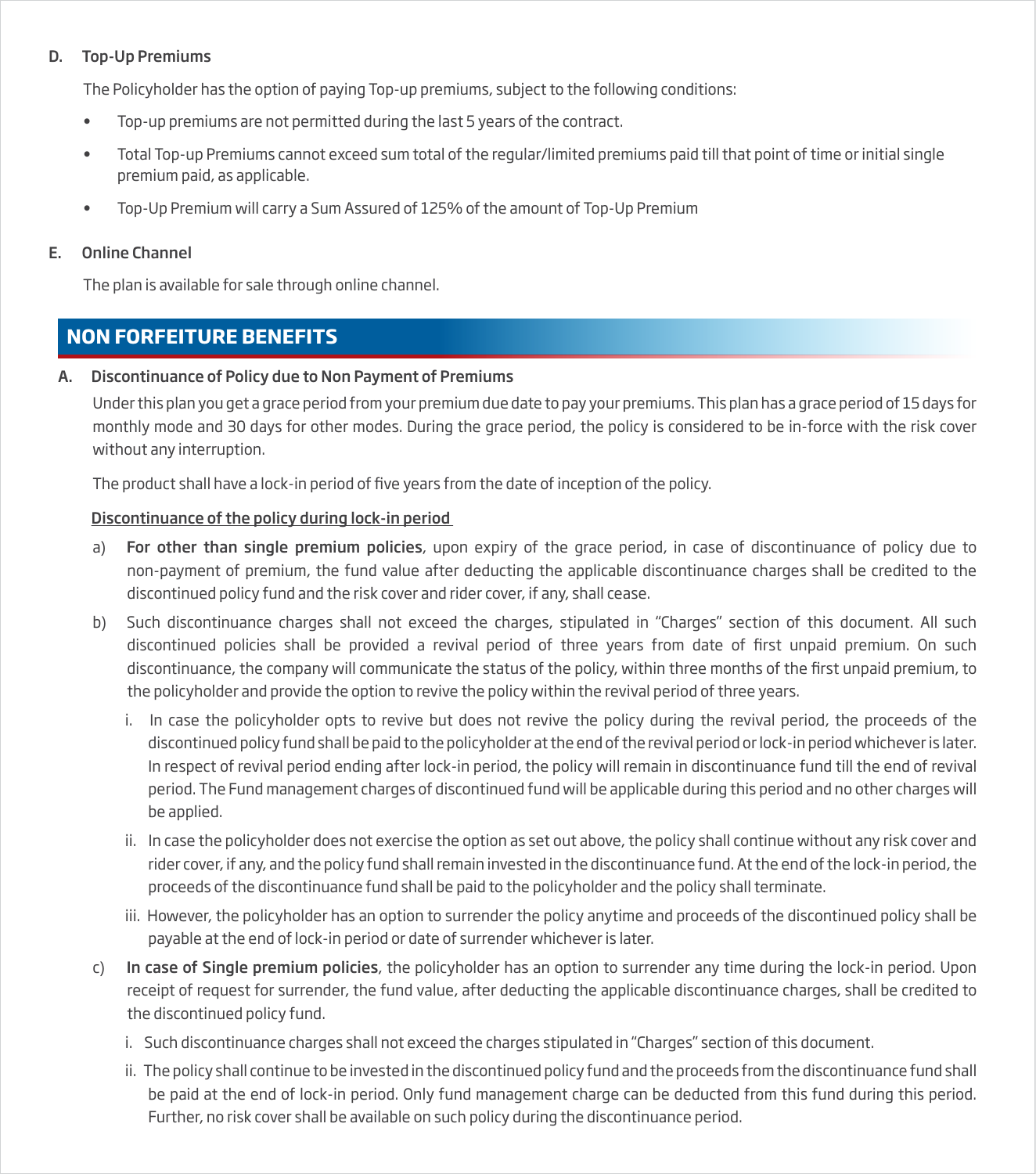The minimum guaranteed interest rate applicable to the 'Discontinued Policy Fund' shall be as per the prevailing regulations and is currently 4% p.a. The proceeds of the discontinued policy shall be refunded only upon completion of the lock-in period.

Proceeds of the discontinued policies means the fund value as on the date the policy was discontinued, after addition of interest computed at the interest rate stipulated as above.

#### Discontinuance of the policy after the lock-in period

- a) For other than Single Premium Policies:
	- i. Upon expiry of the grace period, in case of discontinuance of policy due to non-payment of premium after lock-in period, the policy shall be converted into a reduced paid up policy with the paid-up sum assured i.e. original sum assured multiplied by the total number of premiums paid to the original number of premiums payable as per the terms and conditions of the policy. The policy shall continue to be in reduced paid-up status without rider cover, if any. All charges as per terms and conditions of the policy shall be deducted during the revival period. However, the mortality charges shall be deducted based on the reduced paid up sum assured only.
	- ii. On such discontinuance, the company will communicate the status of the policy, within three months of the first unpaid premium, to the policyholder and provide the following options:
		- 1. To revive the policy within the revival period of three years, or
		- 2. Complete withdrawal of the policy.
- ii. In case the policyholder opts for (1) above but does not revive the policy during the revival period, the fund value shall be paid to the policyholder at the end of the revival period.
	- iv. In case the policyholder does not exercise any option as set out above, the policy shall continue to be in reduced paid up status. At the end of the revival period the proceeds of the policy fund shall be paid to the policyholder and the policy shall terminate.
	- v. However, the policyholder has an option to surrender the policy anytime and proceeds of the policy fund shall be payable.
- b) In case of Single Premium Policies, the policyholder has an option to surrender the policy any time. Upon receipt of request for surrender, the fund value as on date of surrender shall be payable.

#### B. Revival of Discontinued Policies

The revival period for this product is three years from date of first unpaid premium.

#### Revival of a Discontinued Policy during lock-in Period:

- a) Where the policyholder revives the policy in accordance with Board approved Underwriting policy, the policy shall be revived restoring the risk cover, along with the investments made in the segregated funds as chosen by the policyholder, out of the discontinued fund, less the applicable charges as in sub-section (b) below, in accordance with the terms and conditions of the policy.
- b) At the time of revival:
	- i. all due and unpaid premiums which have not been paid shall be payable without charging any interest or fee.
	- ii. policy administration charge and premium allocation charge as applicable during the discontinuance period shall be levied. Guarantee charges, if applicable during the discontinuance period, shall be deducted provided the guarantee continues to be applicable. No other charges shall be levied.
	- iii. the discontinuance charges deducted at the time of discontinuance of the policy shall be added back to the fund.

#### Revival of a Discontinued Policy after lock-in Period:

- a) The policyholder can revive the policy subject to BAUP. Where the policyholder revives the policy, the policy shall be revived restoring the original risk cover in accordance with the terms and conditions of the policy.
- b) At the time of revival: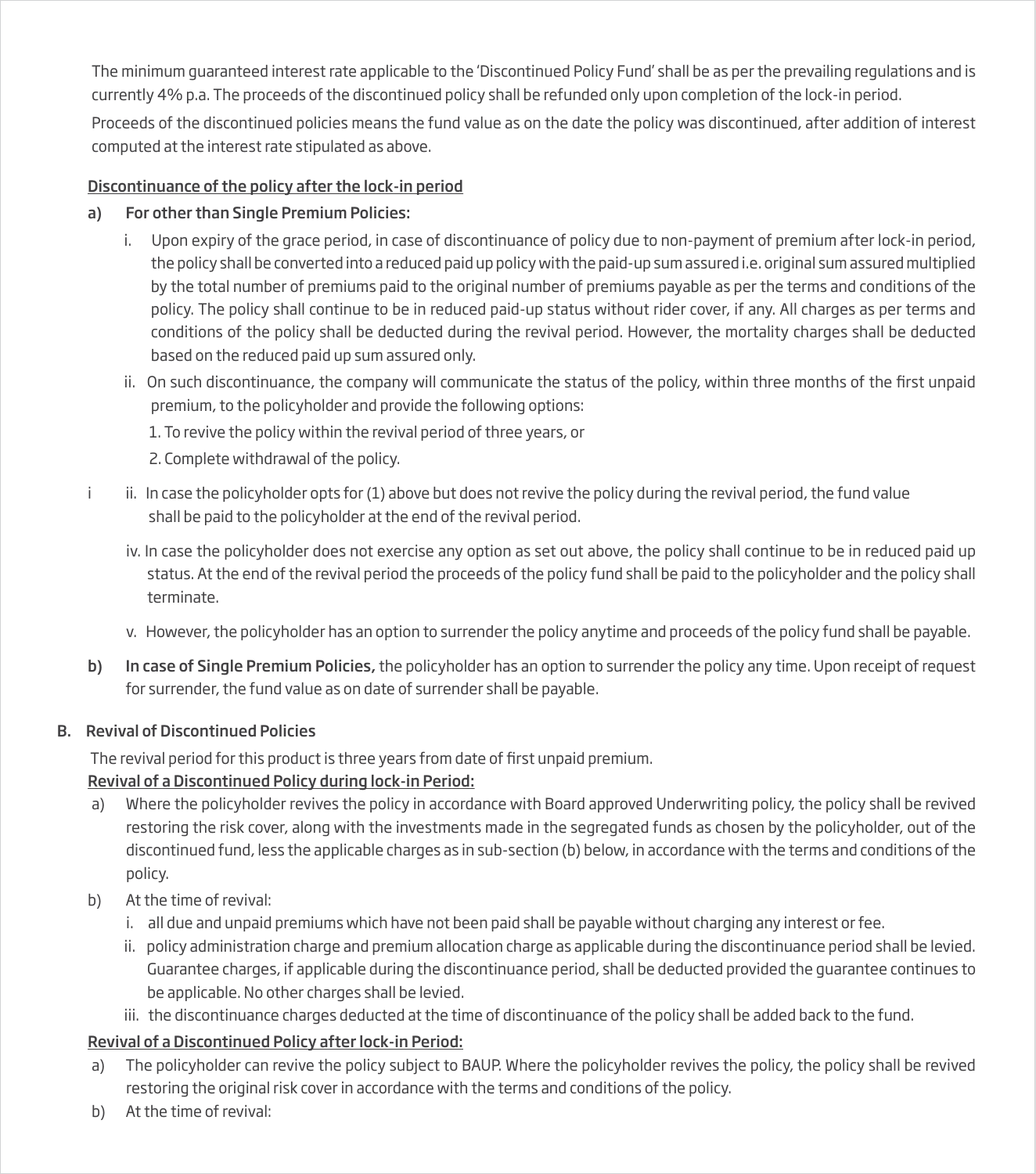- i. all due and unpaid premiums under base plan which have not been paid shall be payable without charging any interest or fee. The policyholder also has the option to revive the rider.
- ii. premium allocation charge as applicable shall be levied. The guarantee charges shall be deducted, if guarantee continues to be applicable.
- iii. No other charges shall be levied.

#### C. Loans

No policy loans are available for this product.

# **CHOOSE YOUR INVESTMENT STRATEGY**

This is a unit linked plan; the premiums you pay in this plan are subject to investment risks associated with the capital markets. The unit prices of the funds may go up or down, reflecting changes in the capital markets.

HDFC Life Click 2 Wealth allows you to invest in a combination of funds by allocating your fund between 11 different fund options, giving you complete control over your money.

Each fund has its own asset allocation structure. Equity based funds invest in stock markets while debt based funds invest primarily in safe and liquid instruments like bonds and government securities for secured growth. You can decide your allocation ratio between these funds and also switch between funds using fund switching option at any time. The different fund options are given in the below table:

| <b>Fund</b><br><b>Name</b>    | <b>SFIN</b>                                 | <b>Details</b>                                                                                                                                                                                                                                                                                                                                               | <b>Money Market</b><br><b>Instruments, Cash</b><br>& Deposits*,<br><b>Liquid mutual</b><br>funds** | <b>Government</b><br>Securities,<br><b>Fixed Income</b><br>Instruments &<br><b>Bonds</b> | <b>Equity</b> | <b>Risk &amp;</b><br><b>Return</b><br>Rating |
|-------------------------------|---------------------------------------------|--------------------------------------------------------------------------------------------------------------------------------------------------------------------------------------------------------------------------------------------------------------------------------------------------------------------------------------------------------------|----------------------------------------------------------------------------------------------------|------------------------------------------------------------------------------------------|---------------|----------------------------------------------|
|                               |                                             |                                                                                                                                                                                                                                                                                                                                                              |                                                                                                    | <b>Fund Composition</b>                                                                  |               |                                              |
| Diversified<br>Equity<br>Fund | ULIF05501/<br>08/13Divr<br>EgtyFd101        | generate long term capital<br>To<br>appreciation by investing in high<br>potential companies across the<br>market cap spectrum                                                                                                                                                                                                                               | 0% to 40%                                                                                          | 0% to 40%                                                                                | 60% to 100%   | Very High                                    |
| Blue Chip<br>Fund             | <b>ULIF03501</b><br>/01/10Blue<br>ChipFd101 | Exposure to large cap equities $\&$<br>equity related instruments                                                                                                                                                                                                                                                                                            | 0% to 20%                                                                                          |                                                                                          | 80% to 100%   | Very high                                    |
| Balanced<br>Fund              | ULIF03901/<br>09/10Balan<br>cedFd101        | Equity<br>Dynamic<br>exposure<br>to<br>enhance the returns while the Debt<br>allocation reduces the volatility of<br>returns                                                                                                                                                                                                                                 | 0% to 20%                                                                                          | 0% to 60%                                                                                | 40% to 80%    | Moderate<br>to High                          |
| <b>Bond Fund</b>              | ULIF05601/<br>08/13Bond<br>Funds101         | Active allocation across all fixed<br>income instruments                                                                                                                                                                                                                                                                                                     | 0% to 60%                                                                                          | 40% to 100%                                                                              |               | Moderate                                     |
| Discovery<br>Fund             | ULIF06618/<br>01/18Discvry<br>Fnd101        | Long term capital growth<br>by<br>investing predominantly in mid-cap<br>companies. The fund may invest<br>upto 25% of the portfolio in stocks<br>outside<br>the<br>mid-cap<br>index<br>capitalisation range. Upto 10% of<br>the fund may be invested in Fixed<br>income instruments, money market<br>instruments, cash, deposits and<br>Liquid mutual funds. | 0% to 10%                                                                                          | 0% to 10%                                                                                | 90% to 100%   | Very high                                    |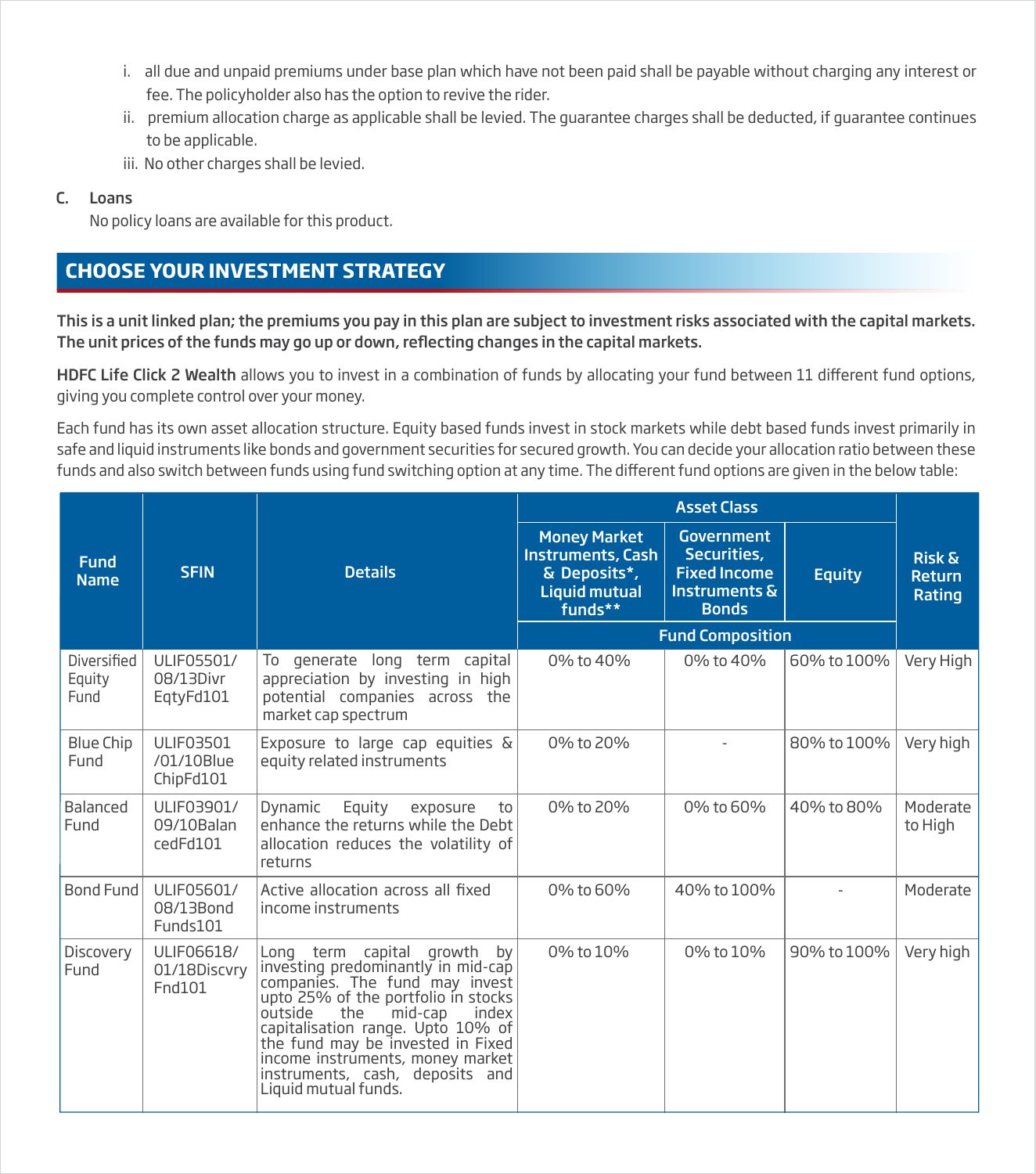| Equity<br>Fund                                  | ULIF06723/<br>Advantage 03/18Eqty<br>AdvtFd101 | Long term capital growth through<br>heitizien<br><i>investments</i><br>ın<br>across the market<br>companies<br>capitalisation spectrum. Upto 20%<br>of the fund may be invested in Fixed<br>income instruments, money market<br>instruments, cash, deposits and<br>Liquid mutual funds. | 0% to 20%  | 0% to 20%   | 80% to 100% | Very High           |
|-------------------------------------------------|------------------------------------------------|-----------------------------------------------------------------------------------------------------------------------------------------------------------------------------------------------------------------------------------------------------------------------------------------|------------|-------------|-------------|---------------------|
| Opportun-<br>ities Fund                         | ULIF03601/01<br>/100pprtnty<br>Fd101           | Exposure to mid cap equities $\&$<br>equity related instruments                                                                                                                                                                                                                         | 0% to 20%  |             | 80% to 100% | Very High           |
| Liquid<br>Fund                                  | ULIF00102/01<br>/04Liquid<br>Fund101           | The Liquid fund invests 100% in<br>bank deposits and high quality<br>short-term money market instru-<br>ments                                                                                                                                                                           | 0% to 100% |             |             | Very Low            |
| Bond Plus<br>Fund                               | ULIF06814/<br>06/19Bond<br>PlusFd101           | Steady<br>returns<br>from<br>interest<br>accruals from high grade bonds and<br>moderate duration risk which will be<br>enhanced with exposures to equity<br>securities and instruments and<br>investment trusts                                                                         | 0% to 20%  | 30% to 100% | 0% to 50%   | Moderate<br>to High |
| Secure<br>Fund                                  | ULIF06914/06<br>Advantage /19SecAdv<br>Fund101 | Steady returns from higher interest<br>accruals from high grade bonds                                                                                                                                                                                                                   | 0% to 40%  | 60% to 100% |             | Moderate            |
| Sustain-<br>able<br>Equity<br>Fund <sup>#</sup> | ULIF07019/0<br>7/21Sustn-<br>blEqF101          | Long term capital appreciation<br>through investment in select<br>companies across market<br>capitalization which conduct<br>business in socially and<br>environmentally responsible manner<br>while maintaining governance<br>standards                                                | 0% to 20%  | 0% to 20%   | 80% to 100% | Very High           |

\* In all the above Funds, Deposits means deposits issued by Banks included in the Second Schedule to the Reserve Bank of India Act 1934, or a Primary Dealer duly recognised by Reserve Bank of India as such. (IRDAI (Investment) Regulations 2016, Section 3 (b) (3)).

\*\* Investment in Mutual Funds will be made as per Mutual Fund limits prescribed by IRDAI regulations and guidelines.

#In case Sustainable Equity Fund does not comply with Regulation 8 of Schedule I of the IRDAI (Investment) Regulations, 2016 read with the Master Circular – Investment issued there under, the policyholder will be given a free switch to the following funds, which have similar fund objective / risk profile with same or lower fund management charge, in compliance with above mentioned regulation: Diversified Equity, Blue Chip, Discovery, and Equity Advantage Fund.

The asset allocation for the Discontinued Policy Fund (SFIN: ULIF05110/03/11DiscontdPF101) shall be as per the prevailing regulatory requirements. Currently, the asset allocation is as follows:

(i) Money Market Instruments: 0% to 40%

(ii) Government securities: 60% to 100%.

You can access the value of policy wise units held by you, through a secured login, as per the format D02 prescribed under IRDAI Investment Regulations, 2016.

Apart from choosing your basic fund allocation, you can also choose to avail Systematic Transfer Plan (STP) which gives you the benefits of rupee cost averaging.

Policyholder can invest all or some part of his investment in Bond Fund, Liquid Fund and Secure Advantage Fund and transfer a fixed amount in regular monthly instalments into any one of the following funds: Diversified Equity Fund, Blue Chip Fund, Equity Advantage Fund, Discovery Fund, Opportunities Fund, Balanced Fund, Bond Plus Fund and Sustainable Equity Fund.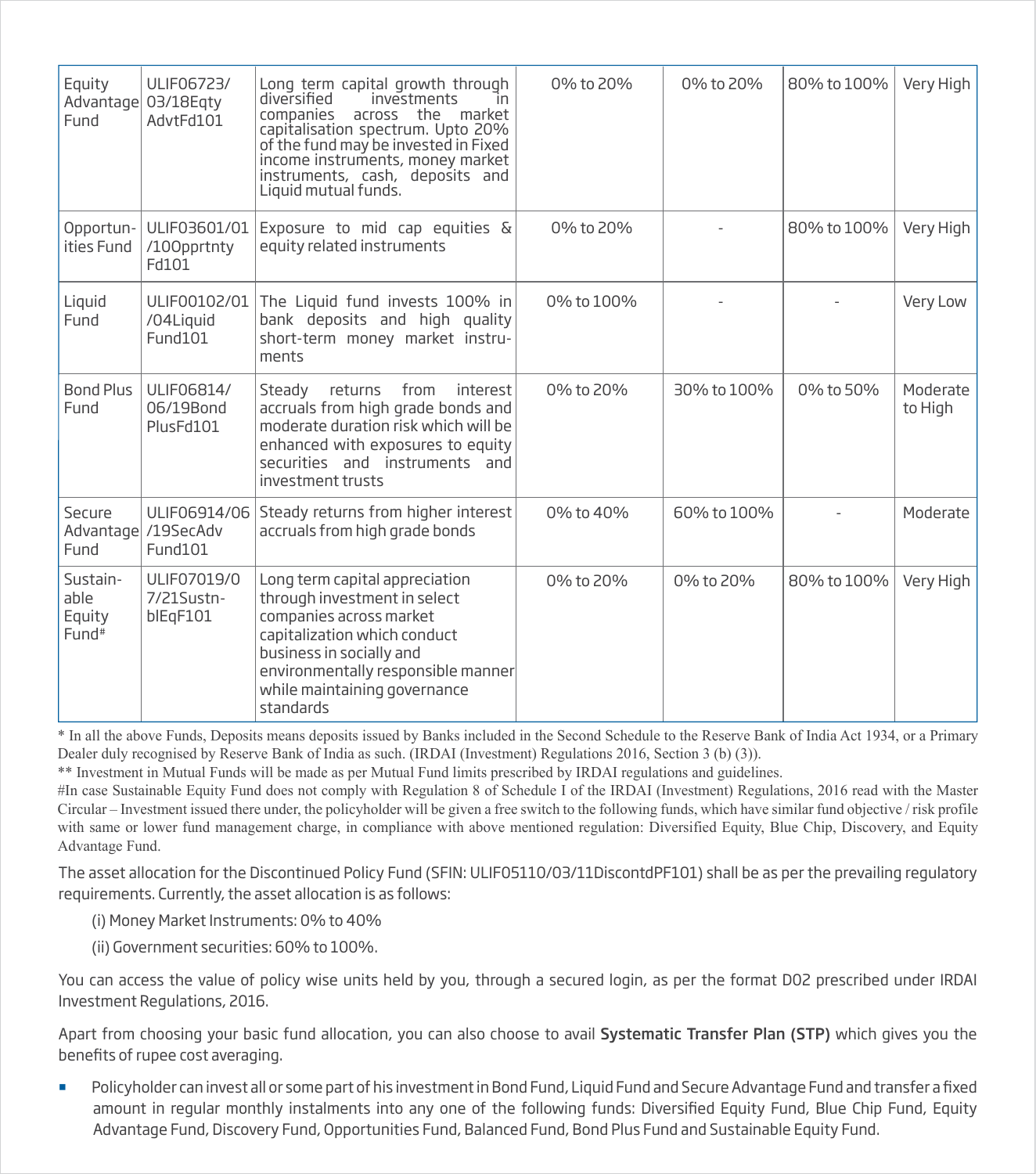- The transfer will be done in 12 equal instalments. The transfer date can be either  $1<sup>st</sup>$  or  $15<sup>th</sup>$  of every month as chosen by the Policyholder.
- At the time of transfer, the required number of units will be withdrawn from the fund chosen, at the applicable unit value, and new units will be allocated in the chosen destination fund.
- The Systematic Transfer Plan will be regularly processed for the Policyholder till the Company is notified, through a written communication, to discontinue the same. Systematic Transfer Plan will not apply if the source Fund Value is less than the chosen transfer amount.
- No additional charges apply on selecting Systematic Transfer Plan.
- This strategy will be available only if premium is paid on Annual mode or for the Single Premium payment option.

For risk factors please refer Terms & Conditions section below.

# **FLEXIBILITIES**

- Switching: You can move your accumulated funds from one fund to another anytime. A policyholder can make unlimited free switches during the policy tenure.
- Premium Redirection: You can pay your future premiums into different funds.
- Partial Withdrawal: Accessing your Money in case of Emergencies
	- You can withdraw money from your funds to meet any future financial emergencies.
	- Lump sum partial withdrawals can be made from your funds after completion of 5 policy years, provided the Life Assured is at least 18 years of age.
	- Top-up premiums once paid cannot be withdrawn from the fund for a period of 5 years from the date of payment of the Top-up premium, except in case of complete surrender of the policy.
	- The Policyholder can also submit a request for Systematic (recurring) withdrawals.
	- The partial withdrawals shall not be allowed which would result in termination of a contract.
	- The partial withdrawals with respect to the fund values from the base premiums shall only be counted for the purpose of adjusting the sum assured to be payable on death. Partial withdrawals made from the top-up premiums shall not be deducted for this purpose.

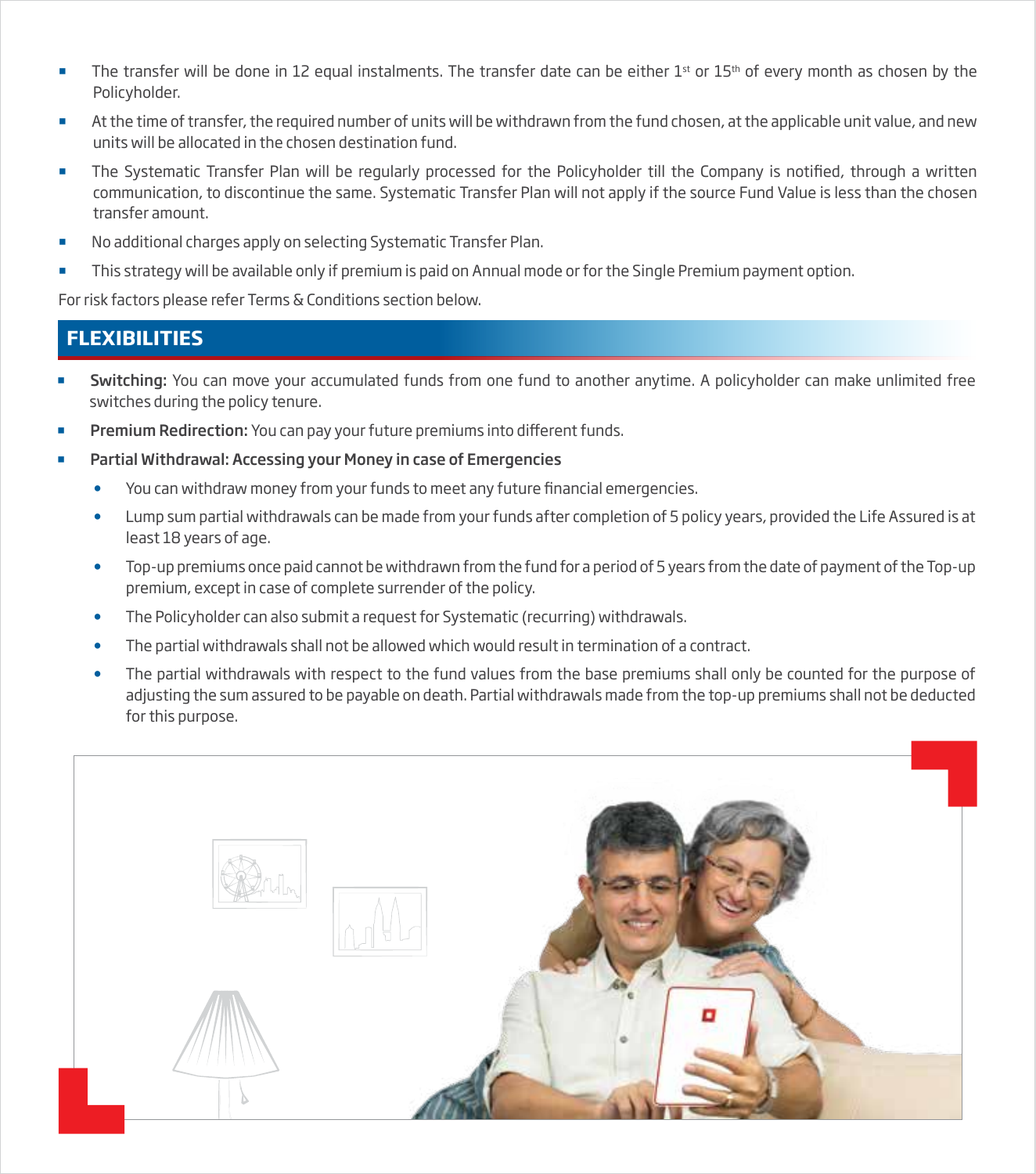# **CHARGES**

The charges under this product are stated below:

| Charge                          | <b>Description</b><br><b>How much</b>                                                                                                                                                                                                                                                                                                                                                                                                                                              |                                                                                                                                                                                                                                                                                                                                                                                                                                                                                                                                                                                                                                                                                                                                                                                                                                                                                                                                                                                                                                        |  |            |  |               |  |     |
|---------------------------------|------------------------------------------------------------------------------------------------------------------------------------------------------------------------------------------------------------------------------------------------------------------------------------------------------------------------------------------------------------------------------------------------------------------------------------------------------------------------------------|----------------------------------------------------------------------------------------------------------------------------------------------------------------------------------------------------------------------------------------------------------------------------------------------------------------------------------------------------------------------------------------------------------------------------------------------------------------------------------------------------------------------------------------------------------------------------------------------------------------------------------------------------------------------------------------------------------------------------------------------------------------------------------------------------------------------------------------------------------------------------------------------------------------------------------------------------------------------------------------------------------------------------------------|--|------------|--|---------------|--|-----|
| Premium Allocation Charge       | Nil                                                                                                                                                                                                                                                                                                                                                                                                                                                                                |                                                                                                                                                                                                                                                                                                                                                                                                                                                                                                                                                                                                                                                                                                                                                                                                                                                                                                                                                                                                                                        |  |            |  |               |  |     |
| Policy Administration Charge    | Nil                                                                                                                                                                                                                                                                                                                                                                                                                                                                                |                                                                                                                                                                                                                                                                                                                                                                                                                                                                                                                                                                                                                                                                                                                                                                                                                                                                                                                                                                                                                                        |  |            |  |               |  |     |
| Fund Management Charge<br>(FMC) | The daily unit price is calculated<br>allowing for deductions for the fund<br>management charge, which is charged<br>daily. This charge will be subject to the<br>maximum cap as allowed by IRDAI                                                                                                                                                                                                                                                                                  | 0.80% p.a. of the fund value for Liquid Fund, Bond Plus<br>Fund & Secure Advantage Fund and 1.35% p.a. of the fund<br>value for Diversified Equity, Blue Chip, Balanced, Bond,<br>Discovery,<br>Equity<br>Sustainable Equity Funds charged daily.                                                                                                                                                                                                                                                                                                                                                                                                                                                                                                                                                                                                                                                                                                                                                                                      |  | Advantage, |  | Opportunities |  | and |
| Mortality Charge                | Every month we levy a charge for<br>providing you with the death benefit<br>in your policy. This charge will be taken<br>by cancelling units proportionately<br>from each of the fund(s) you have<br>chosen. The mortality charge and<br>other risk benefit charge<br>are<br>quaranteed for the entire duration of<br>the policy term. For Premium Waiver<br>option, Mortality charges are also<br>deducted on the life of the<br>Policyholder when he is not the Life<br>Assured. | The amount of the charge taken each month depends on<br>your age and level of cover.<br>Sample mortality charges per annum per thousand of sum<br>at risk for a healthy male life is shown below:<br>Age of Life Assured   Risk Charges per ₹1000/- Sum at Risk<br>25<br>1.024<br>1.075<br>$\overline{30}$<br>$\overline{35}$<br>1.322<br>1.848<br>40<br>45<br>2.837<br>50<br>4.880<br>$\overline{55}$<br>8.264<br>12,278<br>60<br>The Sum at Risk for Life Assured is Death Benefit less Fund<br>Value<br>For Premium Waiver option:<br>Risk charges are per thousand sum at risk<br>$\overline{35}$<br>Age of Life Assured   25<br>30<br>40<br>45<br>50<br><b>Risk Charges</b><br>1.024 1.075 1.322<br>1.848<br>2.837 4.880<br>Age of Proposer<br>$\overline{55}$<br>50<br>60<br>65<br><b>Risk Charges</b><br>4.880 8.264 12.278 17.525<br>For Premium Waiver option, the Sum at Risk for Proposer will be<br>present value of future premiums discounted at 5%<br>The Sum at Risk for Life Assured is Death Benefit less Fund Value |  |            |  |               |  |     |
| Partial withdrawal charge       |                                                                                                                                                                                                                                                                                                                                                                                                                                                                                    | Nil                                                                                                                                                                                                                                                                                                                                                                                                                                                                                                                                                                                                                                                                                                                                                                                                                                                                                                                                                                                                                                    |  |            |  |               |  |     |
| Switching charge                |                                                                                                                                                                                                                                                                                                                                                                                                                                                                                    | Nil                                                                                                                                                                                                                                                                                                                                                                                                                                                                                                                                                                                                                                                                                                                                                                                                                                                                                                                                                                                                                                    |  |            |  |               |  |     |
| Premium Redirection Charge      | Nil                                                                                                                                                                                                                                                                                                                                                                                                                                                                                |                                                                                                                                                                                                                                                                                                                                                                                                                                                                                                                                                                                                                                                                                                                                                                                                                                                                                                                                                                                                                                        |  |            |  |               |  |     |
| Discontinuance Charge           | Nil                                                                                                                                                                                                                                                                                                                                                                                                                                                                                |                                                                                                                                                                                                                                                                                                                                                                                                                                                                                                                                                                                                                                                                                                                                                                                                                                                                                                                                                                                                                                        |  |            |  |               |  |     |
| Miscellaneous Charges           |                                                                                                                                                                                                                                                                                                                                                                                                                                                                                    | Nil                                                                                                                                                                                                                                                                                                                                                                                                                                                                                                                                                                                                                                                                                                                                                                                                                                                                                                                                                                                                                                    |  |            |  |               |  |     |

Taxes & Applicable Levies: As per the current Tax Laws, Goods & Services Tax and other statutory levies are applicable. Any other indirect tax or statutory levy becoming applicable in future may become payable by you by any method we deem appropriate including by levy of an additional monetary amount in addition to the premium; cancellation of units or from the unit fund.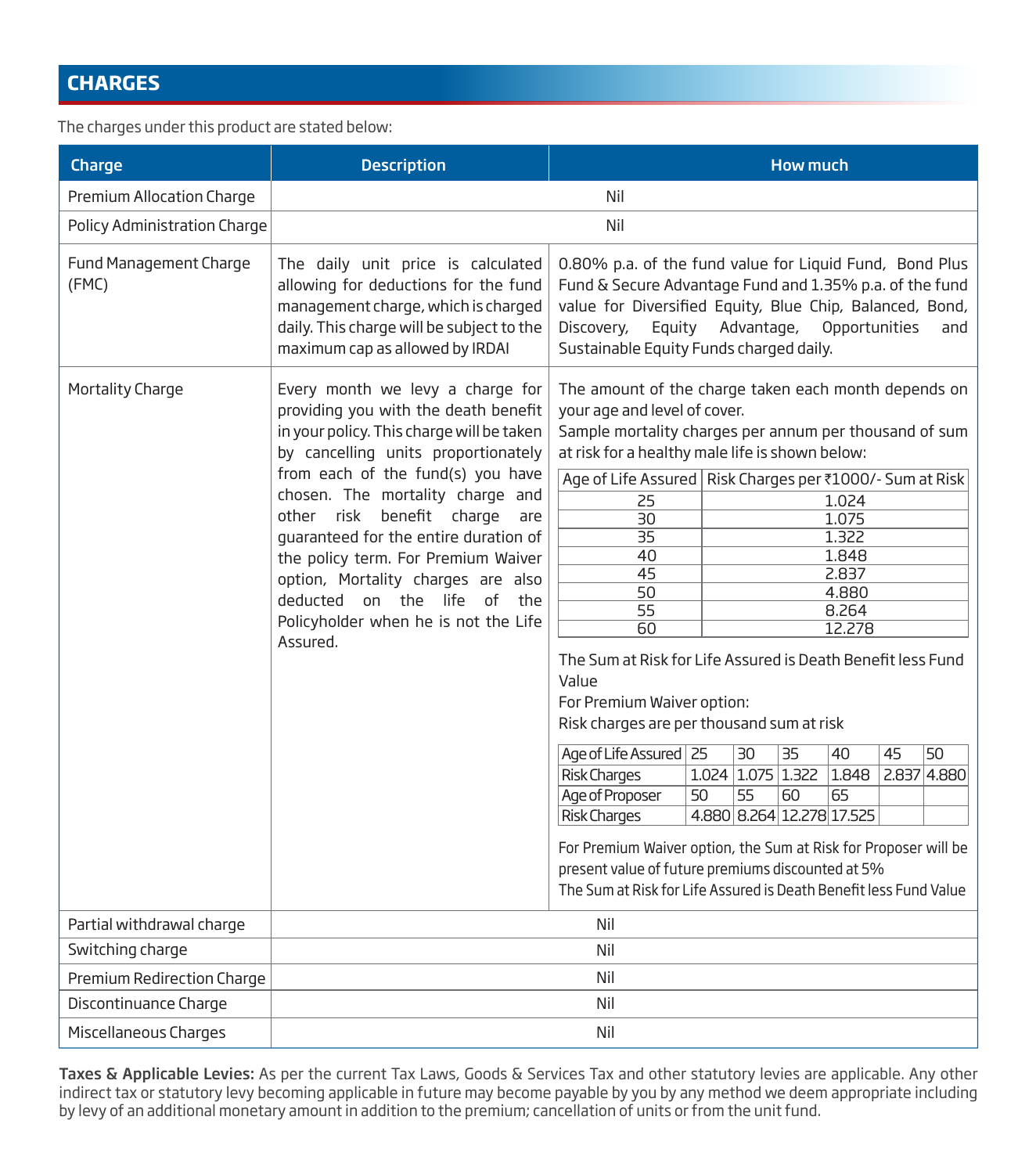# **Rider Options**

We offer the following Rider options (as modified from time to time) to help you enhance your protection

| <b>Rider</b>                                               | <b>UIN</b> | <b>Scope of Benefits**</b>                                                                                                                                                                                                                                     |
|------------------------------------------------------------|------------|----------------------------------------------------------------------------------------------------------------------------------------------------------------------------------------------------------------------------------------------------------------|
| HDFC Life Income Benefit on<br>Accidental Disability Rider | 101B013V03 | A benefit equal to 1% of Rider Sum Assured per month for the next 10 years, in<br>case of an Accidental Total Permanent Disability. There is no maturity benefit<br>available under this rider.                                                                |
| <b>HDFC Life Critical Illness</b><br>Plus Rider            | 101B014V02 | A lump sum benefit equal to the Rider Sum Assured shall be payable in case you are<br>diagnosed with any of the 19 Critical Illnesses and survive for a period of 30 days<br>following the diagnosis. There is no maturity benefit available under this rider. |

\*\*For all details on Riders, kindly refer to the Rider Brochures available on our website

# **TERMS & CONDITIONS**

We recommend that you read and understand this product brochure & customised benefit illustration and understand what the plan is, how it works and the risks involved before you purchase.

A) Risk Factors:

- In this policy, the investment risk in the investment portfolio is borne by the policyholder.
- Init linked insurance products are different from traditional insurance products and are subject to the risk factors.
- **The premiums paid in Unit Linked Insurance policies are subject to investment risks associated with capital markets and the** NAVs of the units may go up or down based on the performance of funds and factors influencing the capital market and the insured is responsible for his/her decisions.
- **H** HDFC Life Insurance Company Limited is only the name of the Life Insurance Company and "HDFC Life Click 2 Wealth" is only the name of the unit linked insurance contract and does not in any way indicate the quality of the contract, its future prospects or returns.
- **Please know the associated risks and the applicable charges, from your Insurance agent or the Intermediary or policy** document issued by insurance company.
- The various funds offered under this contract are the names of the funds and do not in any way indicate the quality of these plans, their future prospects and returns.

#### B) Unit Prices:

We will set the Unit Price of a fund as per the IRDAI's guidelines. The unit price of Unit Linked Funds shall be computed as: Market Value of Investments held by the fund plus the value of any current assets less the value of current liabilities and provisions, if any. Dividing by the number of units existing at the valuation date before any units are allocated/redeemed, gives the unit price of the fund under consideration. We round the resulting price to the nearest Re. 0.0001. This price will be daily published on our website and in leading national newspapers. Units shall only be allocated on the day the proposal is accepted and results into a policy by adjustment of application money towards premium. The premium will be adjusted on the due date even if it has been received in advance and the status of the premium received in advance shall be communicated to the policyholder.

#### C) Top-Up Premium:

The amount of premium that is paid by the policyholders at irregular intervals besides basic regular premium payments or single premium stated in the contract and is treated as single premium for all purposes.

The Policyholder has the option of paying Top-up premiums, subject to all the following conditions:

- Top-up premiums are not permitted during the last 5 years of the contract
- Total Top-up Premiums cannot exceed sum total of the regular/limited premiums paid at that point of time or initial single premium paid

#### D) Suicide Exclusions:

In case of death due to suicide within 12 months from the date of commencement of the policy or from the date of revival of the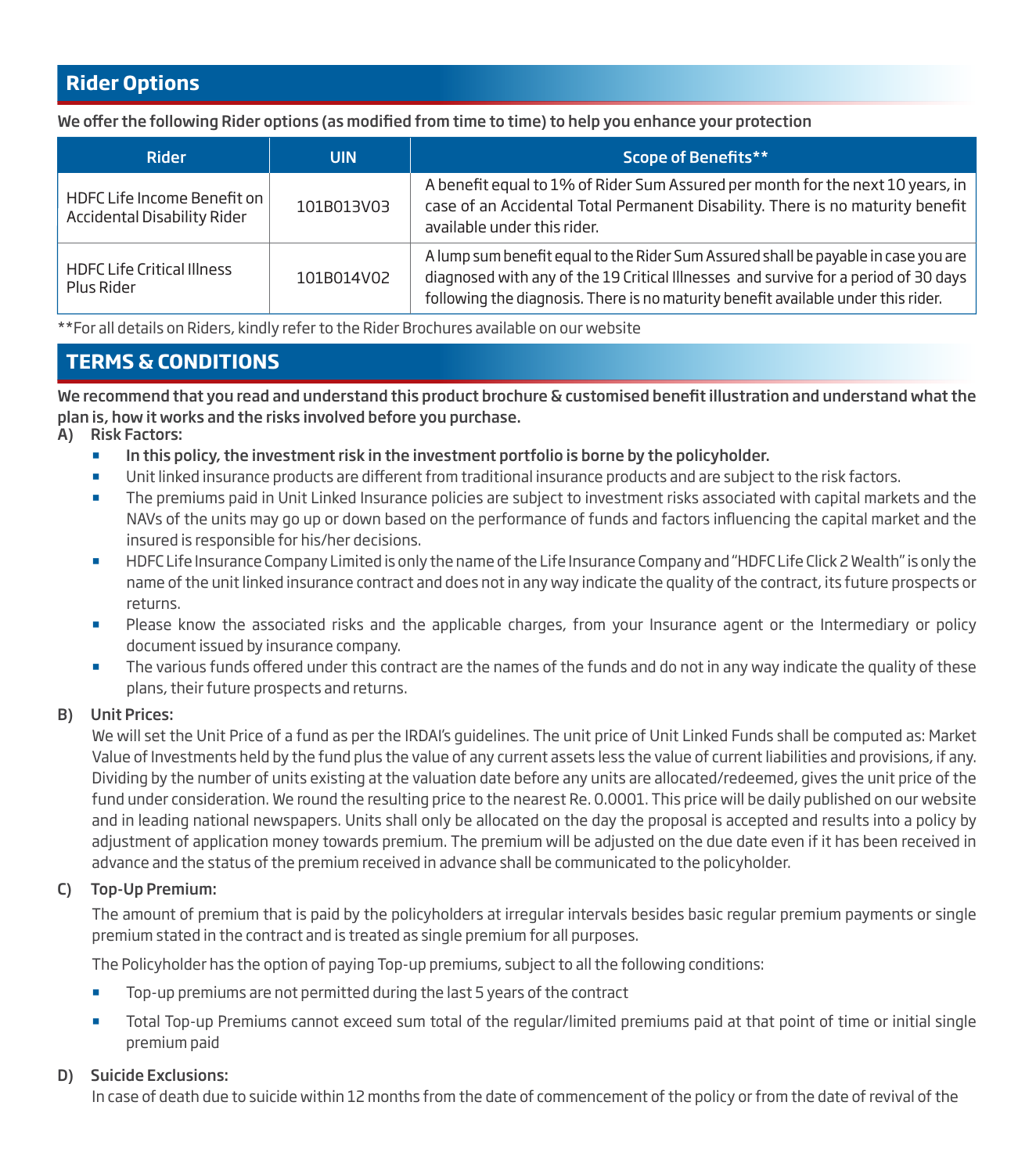policy, as applicable, the nominee or the beneficiary of the policyholder shall be entitled to the fund value, as available on the date of intimation of death. Further any charges other than Fund Management Charges (FMC) and guarantee charges recovered subsequent to the date of death shall be added back to the fund value as available on the date of intimation of death.

In case of death of the proposer, where proposer is different than life assured in the Premium Waiver option, due to suicide within 12 months, the policy shall continue without the benefit of waiver of future premiums.

#### E) Settlement Option:

The Policyholder can avail of the settlement option for maturity benefit, subject to the following conditions:

- **The investment risk during the settlement period continues to be borne by the Policyholder.**
- The policyholder has the option to take the fund value in periodical instalments over a period which may extend to 5 years.
- The first instalment will become payable on the maturity date.
- The policyholder shall be given a choice to decide the payout frequency and the settlement period at the time of opting for settlement option. The payout frequency and the settlement period once selected cannot be altered any time. The proportion of units redeemed per instalment shall be the number of units available at instalment payout date divided by the number of outstanding instalments.
- The Fund Value at Maturity is greater than or equal to Rs 1 Lakh.
- In case of settlement period after maturity, the risk cover will be maintained at 105% of the total premiums paid. Accordingly, mortality charges will be deducted. The death benefit shall be the higher of:
	- **Total Fund value as on date of death**
	- 105% of Total premiums paid
- The charges levied on the fund during the settlement period are the Fund Management Charge, Switching Charge and Mortality Charges, if any. No other charges would be levied.
- The policyholder will be unable to exercise any partial withdrawals during the settlement period. Switches will be allowed during the Settlement period.
- **During the settlement period, the policyholder shall have an option to withdraw the entire fund value at any time without** levying any charge.

#### F) Tax Benefits

Tax Benefits may be available as per prevailing tax laws. You are requested to consult your tax advisor.

#### G) Cancellation in the Free-Look period:

In case you are not agreeable to the any of the policy terms and conditions, you have the option of returning the policy to us stating the reasons thereof, within 15 days from the date of receipt of the policy. The Free-Look period for policies purchased through distance marketing (specified below) will be 30 days. On receipt of your letter along with the original policy documents, we shall arrange to refund you the charges levied by cancellation of units plus the Fund Value on the date of receipt of request subject to deduction of the Special Addition, proportionate risk premium for the period of cover, the expenses incurred by us on medical examination, if any, and stamp duty, if any.

*Distance Marketing refers to insurance policies sold through any mode apart from face-to-face interactions such as telephone, internet*  etc (Please refer to "Guidelines on Distance Marketing of Insurance Product" for exhaustive definition of Distance Marketing)

#### H) Alterations:

The following alterations are available under the product subject to our Board Approved Underwriting Policy (BAUP):

- Fund Switches
- Premium Redirections
- Premium Frequency
- Increasing the Premium Payment Term
- Increasing the Policy Term

The following alterations are not allowed under the product: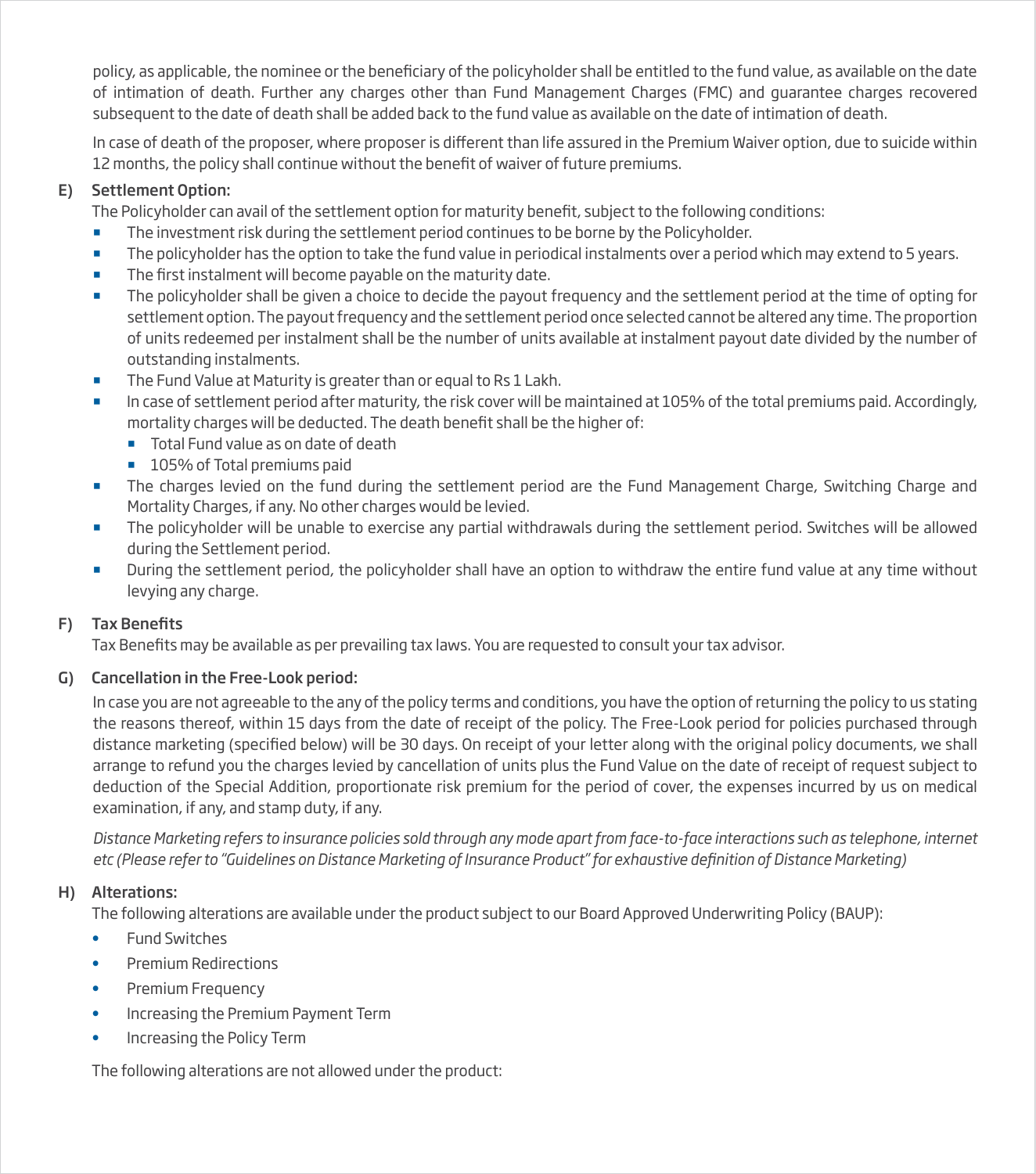- Premium
- Sum Assured (other than the policy becoming reduced paid-up)
- Decreasing the Policy term
- Decreasing the Premium Payment Term
- I) Nomination as per Section 39 of the Insurance Act 1938 as amended from time to time: Nomination should be in accordance with provisions of Section 39 of the Insurance Act 1938 as amended from time to time.
- J) Assignment as per Section 38 of the Insurance Act 1938 as amended from time to time: Assignment should be in accordance with provisions of Section 38 of the Insurance Act 1938 as amended from time to time.
- K) Prohibition of Rebates: In accordance with Section 41 of the Insurance Act, 1938 as amended from time to time:
	- (1) No person shall allow or offer to allow, either directly or indirectly, as an inducement to any person to take out or renew or continue an insurance in respect of any kind of risk relating to lives or property in India, any rebate of the whole or part of the commission payable or any rebate of the premium shown on the policy, nor shall any person taking out or renewing or continuing a policy accept any rebate, except such rebate as may be allowed in accordance with the published prospectuses or tables of the insurer.
	- (2) Any person making default in complying with the provisions of this section shall be liable for a penalty which may extend to ten lakh rupees.
- L) Non-Disclosure: In accordance with Section 45 of the Insurance Act, 1938 as amended from time to time:
	- (1) No policy of life insurance shall be called in question on any ground whatsoever after the expiry of three years from the date of the policy, i.e., from the date of issuance of the policy or the date of commencement of risk or the date of revival of the policy or the date of the rider to the policy, whichever is later.
	- (2) A policy of life insurance may be called in question at any time within three years from the date of issuance of the policy or the date of commencement of risk or the date of revival of the policy or the date of the rider to the policy, whichever is later, on the ground of fraud: Provided that the insurer shall have to communicate in writing to the insured or the legal representatives or nominees or assignees of the insured the grounds and materials on which such decision is based.
	- (3) Notwithstanding anything contained in sub-section (2), no insurer shall repudiate a life insurance policy on the ground of fraud if the insured can prove that the mis-statement of or suppression of a material fact was true to the best of his knowledge and belief or that there was no deliberate intention to suppress the fact or that such mis-statement of or suppression of a material fact are within the knowledge of the insurer: Provided that in case of fraud, the onus of disproving lies upon the beneficiaries, in case the policyholder is not alive.
	- (4) A policy of life insurance may be called in question at any time within three years from the date of issuance of the policy or the date of commencement of risk or the date of revival of the policy or the date of the rider to the policy, whichever is later, on the ground that any statement of or suppression of a fact material to the expectancy of the life of the insured was incorrectly made in the proposal or other document on the basis of which the policy was issued or revived or rider issued: Provided that the insurer shall have to communicate in writing to the insured or the legal representatives or nominees or assignees of the insured the grounds and materials on which such decision to repudiate the policy of life insurance is based: Provided further that in case of repudiation of the policy on the ground of misstatement or suppression of a material fact, and not on the ground of fraud, the premiums collected on the policy till the date of repudiation shall be paid to the insured or the legal representatives or nominees or assignees of the insured within a period of ninety days from the date of such repudiation.
	- (5) Nothing in this section shall prevent the insurer from calling for proof of age at any time if he is entitled to do so, and no policy shall be deemed to be called in question merely because the terms of the policy are adjusted on subsequent proof that the age of the Life Insured was incorrectly stated in the proposal.
- M) A policyholder can now have his life insurance policies in dematerialized form through a password protected online account called an electronic Insurance Account (eIA). This eIA can hold insurance policies issued from any insurer in dematerialized form, thereby facilitating the policy holder to access his policies on a common online platform. Facilities such as online premium payment, changes in address are available through the eIA. Furthermore, you would not be required to provide any KYC documents for any future policy purchase with any insurer. For more information on eIA visit http://www.hdfclife.com/customer-service/life-insurance-policy-dematerialization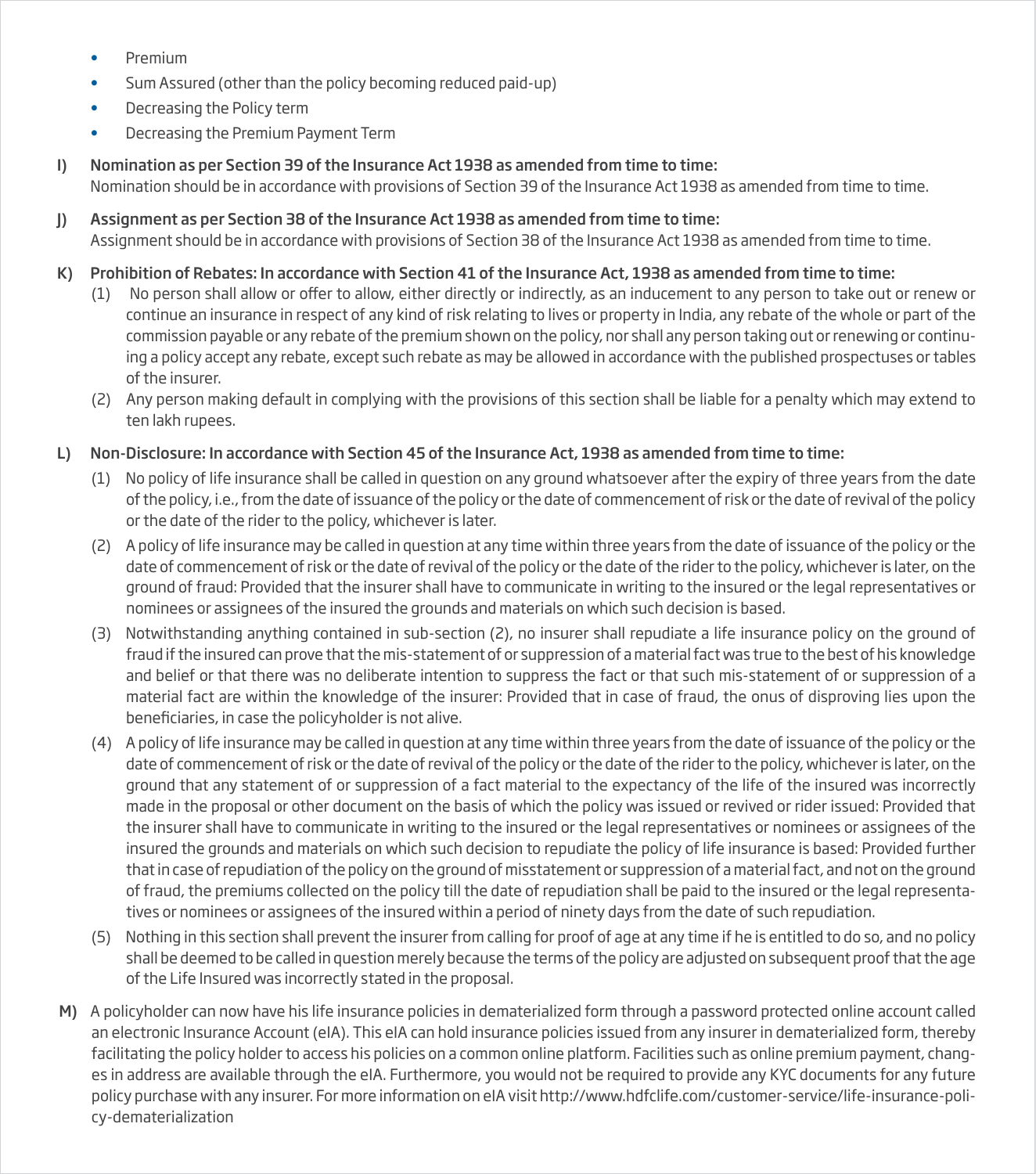# **HDFC Life Click 2 Wealth**

A Unit Linked Non-Participating Individual Life Insurance Plan